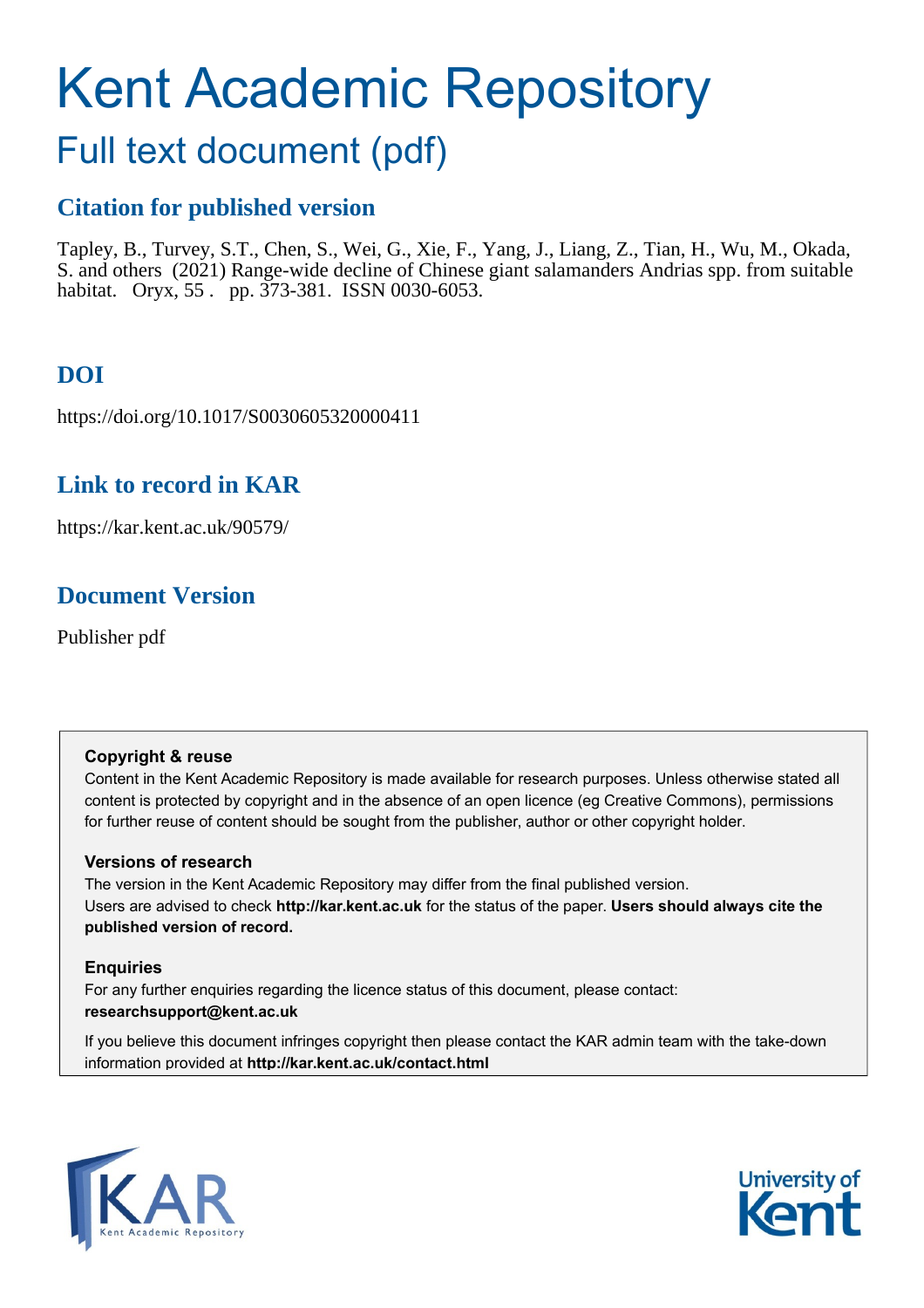## Range-wide decline of Chinese giant salamanders Andrias spp. from suitable habitat

BENIAMIN TAPLEY, SAMUEL T. TURVEY, SHU CHEN, GANG WEI, FENG XIE JIAN YANG, ZHIQIANG LIANG, HAIFENG TIAN, MINYAO WU, SUMIO OKADA JIE WANG, JINGCAI LÜ, FENG ZHOU, JINGCHENG XU, HAIPENG ZHAO JAY REDBOND, THOMAS BROWN and ANDREW A. CUNNINGHAM

Abstract Over recent decades, Chinese giant salamanders Andrias spp. have declined dramatically across much of their range. Overexploitation and habitat degradation have been widely cited as the cause of these declines. To investigate the relative contribution of each of these factors in driving the declines, we carried out standardized ecological and questionnaire surveys at 98 sites across the range of giant salamanders in China. We did not find any statistically significant differences between water parameters (temperature, dissolved oxygen, ammonia, nitrite, nitrate, salinity, alkalinity, hardness and flow rate) recorded at sites where giant salamanders were detected by survey teams and/or had been recently seen by local respondents, and sites where they were not detected and/or from which they had recently been extirpated. Additionally, we found direct and indirect evidence that the extraction of giant salamanders from the wild is ongoing, including within protected areas. Our results support the hypothesis that the decline of giant salamanders across China has been primarily driven by overexploitation. Data on water parameters may be informative for the establishment of conservation breeding programmes, an initiative recommended for the conservation of these species.

FENG XIE and JIE WANG Chengdu Institute of Biology, Chinese Academy of Sciences, Chengdu, China

JINGCHENG XU College of Life and Environment Sciences, Huangshan University, Huangshan, China

GANG WEI and JINGCAI LÜ Guiyang University, Guiyang, China

JIAN YANG Guangxi Teachers Education University, Nanning, China

HAIFENG TIAN Yangtze River Fisheries Research Institute, Wuhan, China

ZHIQIANG LIANG Hunan Fisheries Research Institute, Changsha, China

MINYAO WU and FENG ZHOU Shaanxi Normal University, Xi'an, China

SUMIO OKADA Totorri University, Koyama-Minami, Tottori, Japan

HAIPENG ZHAO Henan University, Kaifeng, China

Received 17 February 2020. Revision requested 7 April 2020. Accepted 7 May 2020. First published online 24 February 2021. Keywords Amphibian, Andrias, China, conservation, local ecological knowledge, overexploitation, population decline, water chemistry

Supplementary material for this article is available at doi.org/10.1017/S0030605320000411

#### Introduction

Amphibians are the most threatened vertebrate class, with<br>
41% of assessed species in danger of extinction (IUCN, ). They are threatened by multiple processes that may act synergistically to drive population declines. One of the most significant threats is habitat loss (Gallant et al., 2007). However, some amphibian species have disappeared from intact or suitable habitats (Daszak et al., 1999; Hirschfeld et al., ), with such declines usually having been mediated by disease (Skerratt et al., 2007; Stegen et al., 2017) or related to overexploitation (Stuart et al., 2006; Phimmachak et al., 2012).

The Chinese giant salamander is a Critically Endangered aquatic cryptobranchid salamander. It has been identified as a global priority for conservation based on the evolutionary distinctiveness of its so-called living fossil lineage (Gumbs et al., 2018), and was designated as a State 2 protected animal in China in 1998, with this national legislation making hunting illegal (Liang et al.,  $2004$ ). It has traditionally been interpreted as the single geographically wide-ranging species Andrias davidianus, distributed across multiple montane ecoregions and river basins (Yangtze, Yellow, Pearl, and south-east river drainages), but has recently been shown to constitute a complex of at least three species, including the South China giant salamander A. sligoi and other undescribed taxa (Yan et al., 2018; Liang et al., 2019; Turvey et al., 2019). Giant salamanders were formerly widespread over much of China (Liang et al., 2004; Fei et al., 2006), but in recent decades many populations have undergone dramatic declines or extirpations (Turvey et al.,  $2018$ ), even in habitats that appear suitable and support abundant prey (Tapley et al., 2015). The range-wide decline of giant salamanders across China has been attributed to overexploitation for the luxury food market (Liang et al.,  $2004$ ; Wang et al., 2004; Feng et al., 2007; Dai et al., 2009; Cunningham et al.,  $2016$ ; Turvey et al.,  $2018$ ), and to habitat loss and

This is an Open Access article, distributed under the terms of the Creative Commons Attribution licence (<http://creativecommons.org/licenses/by/4.0/>), which permits unrestricted re-use, Downloaded**hstributio**nsand veproductiongn any/mediu**hi,addvtsed the ዕብghai 36ork**nd **properly 2net** 15:06:33, subject to the Cambridge Core terms of use, available at https://www6px\brothest9f9f958f8fy9f9498fl9fb458fl9fdft0fe9f9f26210p76ffRBad6byFe2fHBfldge1University Press on behalf of Fauna & Flora International doi:10.1017/S0030605320000411

BENJAMIN TAPLEY (Corresponding author, [orcid.org/0000-0002-9787-3793\)](https://orcid.org/0000-0002-9787-3793), SAMUEL T. TURVEY, SHU CHEN, JAY REDBOND\*, THOMAS BROWN and ANDREW A. CUNNINGHAM Zoological Society of London, Regent's Park, London, NW1 4RY, UK. E-mail [ben.tapley@zsl.org](mailto:ben.tapley@zsl.org)

<sup>\*</sup>Also at: Wildfowl & Wetlands Trust, Slimbridge, Gloucester, UK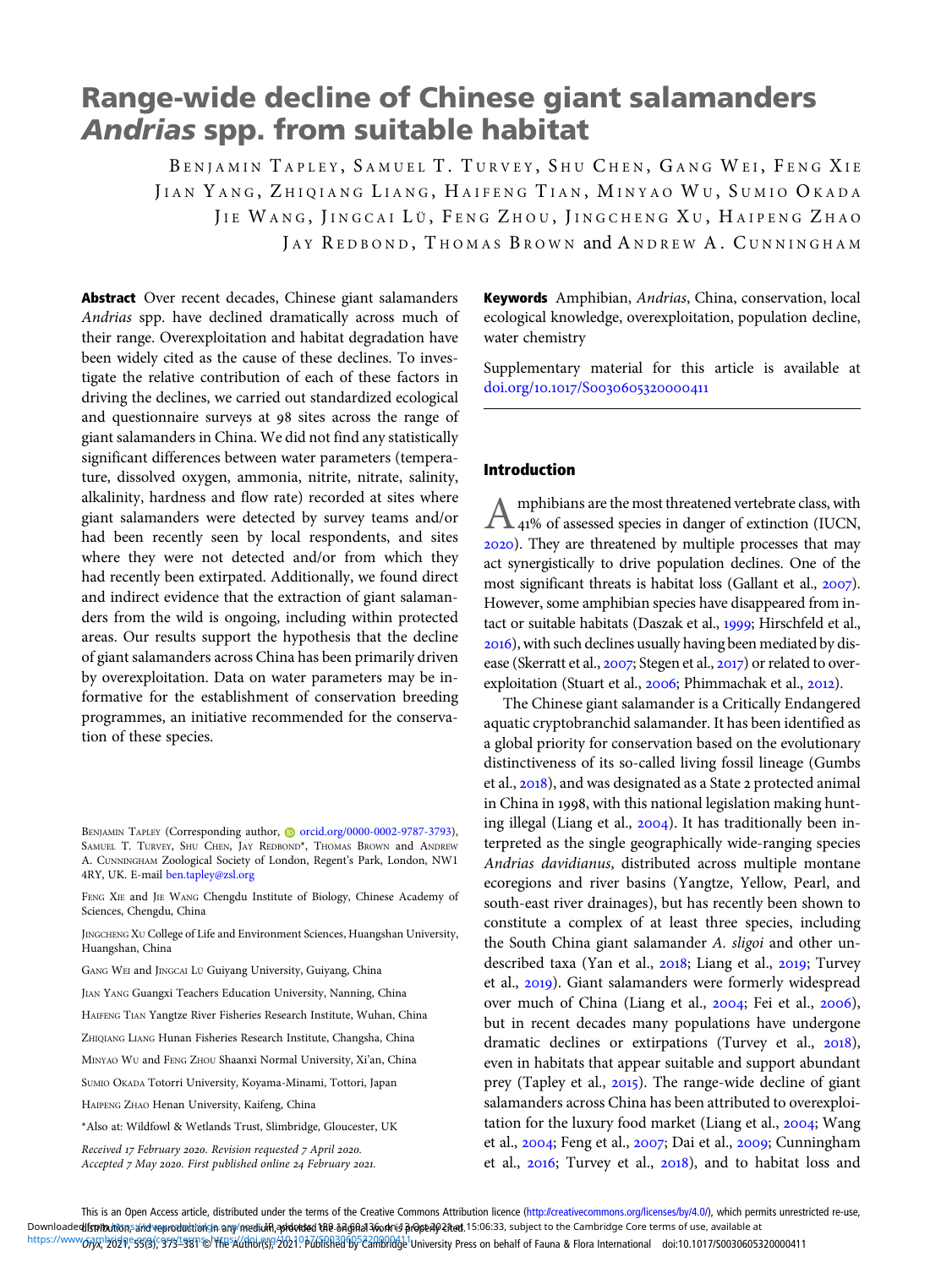degradation through anthropogenic modification of freshwater habitats, including through pollutant emissions and the alteration of flow regimes and water turbidity from damming (e.g. Liang et al.,  $2004$ ; Wang et al.,  $2004$ ; Dai et al., ). However, there has been no systematic attempt to determine the extent to which these two threat processes have each contributed to giant salamander declines in China. This limitation is compounded by a general lack of published data on the habitat requirements of giant salamanders in China, especially with regard to water parameters.

Using environmental data associated with historical locality records, Chen et al.  $(2018)$  developed a habitat suitability model for Chinese giant salamanders based on elevation, forest cover, mean annual temperature and mean annual precipitation, which was broadly congruent with the estimated IUCN range map for Andrias davidianus (Liang et al., 2004). Anecdotally, Chinese giant salamanders are thought to inhabit clear, cool, slow to swift flowing streams of pH  $6-7$  in steep-sided, well-vegetated valleys that have caves in rocky banks (Wang et al., 2004). Water parameters, such as dissolved oxygen, alkalinity and nitrate, are among the known predictors of cryptobranchid salamander distribution in the USA (Pugh et al., 2016). Siltation is known to cause the loss of specific cryptobranchid microhabitats by embedding boulders (under which these salamanders find refugia) in stream substrate (Fobes, 1995); turbidity could therefore be an additional predictor of suitable habitat for cryptobranchid salamanders (Quinn et al., 2013). Water temperature (Buckley & Jetz, 2007; Grant et al., 2014), pH (Freda & Dunson, 1986; Grant et al., 2014), ammonia concentration (Weyrauch & Grubb,  $2004$ ), and flow rate (Welsh & Olivier, ) are known to influence the distribution and/or survivorship of all life stages of other salamander species.

Robust understanding of the microhabitat requirements of Chinese giant salamanders and of the drivers of their decline in China is essential if appropriate conservation strategies are to be formulated and implemented. We therefore gathered a novel large-scale dataset during a multi-year field survey programme in China, obtaining data from both ecological surveys and community-based surveys of local ecological knowledge. Together, these multidisciplinary and independent data provide an important new baseline for understanding Chinese giant salamander microhabitat requirements, and for identifying the significance of habitat degradation and/or overexploitation as the primary drivers of population declines across their range.

#### Methods

We randomly selected 50 Chinese counties containing historical giant salamander records (Fei et al., 2006), and 50 further counties from a sample of all counties lacking historical records that contained  $>$  50% predicted suitable



FIG. 1 Sites in China surveyed for Chinese giant salamanders Andrias spp., with sites where salamanders were detected and not detected, the opportunistic survey site where a giant salamander was detected, and sites where direct evidence of giant salamander exploitation was detected.

giant salamander habitat based on the habitat suitability model of Chen et al. (2018). These sites were distributed across Chinese provinces or equivalent administrative units (Fig. ; Supplementary Table ). We selected sites with intact natural habitat (i.e. fast-flowing mountain streams with riparian forest cover and rocky substrates) for surveys in all counties, with specific site selection for those most likely to be occupied by Chinese giant salamanders determined through discussion with local government fisheries offices or protected area managers. Logistical issues prevented survey work in three of the randomly selected counties, so only 97 of the 100 selected sites were surveyed. In addition, we opportunistically surveyed an additional site within Guangwushan-Nuoshuihe Geopark National Nature Reserve in Nanjiang County, Sichuan Province, which contained  $>$  50% predicted suitable habitat and had recent reports of giant salamanders.

Fieldwork was conducted during 2013-2016 by teams trained to undertake standardized field survey methodology (Tapley et al.,  $2017$ ), with surveys during May–October each year to coincide with inferred peak activity periods of Chinese giant salamanders (Okada et al., 2008). Ecological surveys covered a cumulative 1 km transect of suitable habitat at each site. At some sites, geographical barriers (e.g. waterfalls) prevented the completion of a continuous 1 km transect; in such cases, the survey team continued the survey beyond the obstruction until a cumulative transect of 1 km had been completed. Surveys included trapping (passive searching) using baited crab traps set for a 48-hour period (see Tapley et al.,  $2017$  for details), and active survey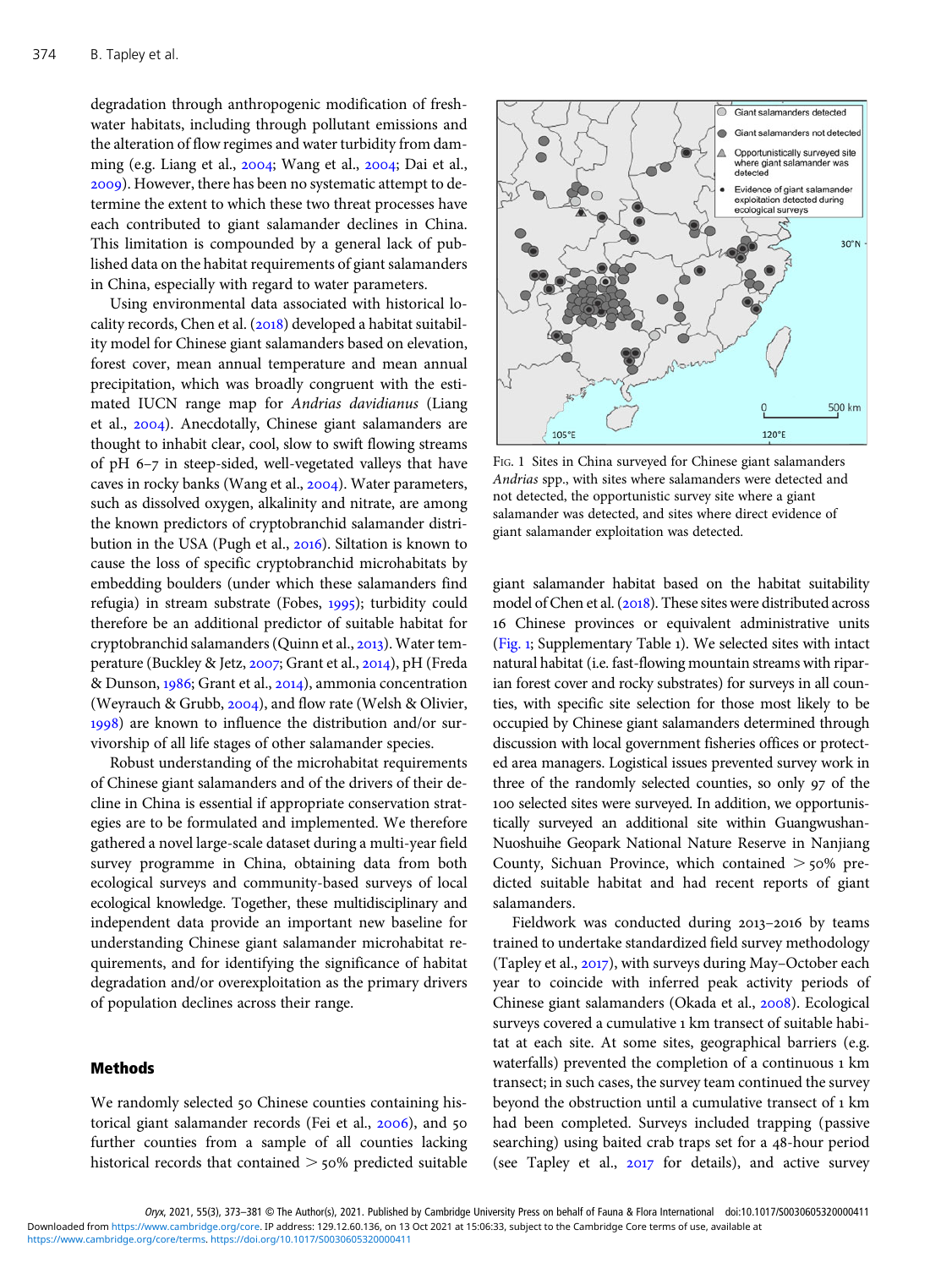techniques, including daytime and night-time snorkeling and rock turning. Cloacal and skin swabs were taken from giant salamanders (see Tapley et al., 2017 for details), and tested for chytrid infection (Batrachochytrium dendrobatidis) using molecular methods described by Boyle et al.  $(2004)$ , and for ranaviruses following Cunningham et al. (2016). During each ecological survey, physical evidence of giant salamander exploitation (e.g. bow hooks, traps, electrofishing) was also recorded if detected. Ecological surveys following our standardized methods (excluding the opportunistically surveyed Nanjiang County site) represented 2,675 person-days of passive searching and 50 cumulative person-days of active searching (Turvey et al., 2018).

We recorded environmental parameters at each site. Elevation and geographical coordinates were recorded using a GPS; water temperature, dissolved oxygen and salinity were measured using a Micro 800 Meter (Palintest, Gateshead, UK); pH was measured using a Micro 600 pH Meter (Palintest); and ammonia (the sum of ammonia and ammonium), nitrite, nitrate, alkalinity and dKH (carbonate hardness) were measured with aquarium test kits (Salifert, Duiven, The Netherlands). Flow rate was measured using a locally produced unbranded flow meter, and indirect measurements of turbidity were taken using a Secchi disc. Water parameters were recorded once at each site, at the start of the first daytime survey in the middle of the stream being surveyed. All parameters were recorded either in the stream (temperature, salinity, dissolved oxygen, flow rate, turbidity) or within 15 min for tests that required reagents (ammonia, nitrite, nitrate, alkalinity and hardness).

We also conducted standardized questionnaire-based interviews (Tapley et al.,  $2017$ ) at the 97 selected survey sites (but not at the opportunistically surveyed site in Nanjiang County), to collect local ecological knowledge on Chinese giant salamanders, including respondent sighting experience, last-sighting records and information on exploitation. All interviews were conducted in Chinese (either standard Mandarin Chinese or a local dialect), in communities situated within 1 km of the surveyed rivers. Full details of interview methods, including respondent selection and interview protocols, are given in Tapley et al.  $(2017)$ , Chen et al.  $(2018)$ and Turvey et al.  $(2018)$ .

As data were not normally distributed, we used two-tailed Mann–Whitney U tests, with Social Science Statistics (2020), to compare each of the recorded water parameter values between grouped sets of sites, as follows: (1) Sites where giant salamanders were directly detected during ecological surveys vs sites where salamanders were not detected. Because salamanders were detected in only four of the 97 randomly selected counties, data from the opportunistically surveyed site in Nanjiang County, where a giant salamander was detected, were also included in this analysis, to fulfil the minimum number of sites required for statistical analysis. This site was excluded from further analyses as it was not chosen by our standardized site selection method. (2) Sites where giant salamanders were detected during ecological surveys and/or where mean reported last-sighting date (based on lastsighting data from all respondents in each county) was within the previous 5 years vs sites where giant salamanders were not detected and where mean reported last-sighting date  $was > 5$  years ago.

We performed principal component analyses (PCA; Hammer et al., 2001) using varimax rotation for water parameters from three categories of sites: (1) where giant salamanders were detected directly during ecological surveys (including the opportunistically surveyed site in Nanjiang County); (2) where giant salamanders were not detected directly, but with mean last-sighting date within the previous 5 years; and (3) sites where giant salamanders were not detected directly, and with mean last-sighting date  $>$  5 years ago. We examined each variable that contributed moderately ( $> 0.50$ ) to factor loadings. We also performed PCAs using varimax rotation for water parameters from sites grouped by river basin (Yellow, Yangtze, Pearl, and southeast rivers), again examining each variable that contributed moderately ( $> 0.50$ ) to factor loadings.

#### Results

We recorded water parameters at all survey sites (Table 1, Supplementary Table ). Shallow water depth at all sites precluded measurement of turbidity as the water was too clear for using a Secchi disc, and we suggest that turbidity meters are used for future studies. We detected 25 giant salamanders (Plate 1a) in four of the 97 selected survey counties and at the opportunistically surveyed site in Nanjiang: Liannan (Guangdong), 17 individuals; Jiangkou (Guizhou), 1; Lüeyang (Shaanxi), 5; Zhouzhi (Shaanxi), 1; Nanjiang (Sichuan), 1. Of these, 20 were captured and were swabbed for the amphibian chytrid fungus Batrachochytrium dendrobatidis and for ranaviruses. We did not detect the presence of either pathogen in any sample. Five animals that were recorded in Liannan (Guangdong) were not accessible as they were deep within caves. Releases of farmed giant salamanders had occurred shortly beforehand at two sites where they were detected during ecological surveys (Liannan and Lüeyang), so a proportion or all of the giant salamanders detected at these two sites could have been released animals. There was no statistically significant difference between any of the water quality parameters at sites where giant salamanders were detected by survey teams and/or had been recently seen by local respondents, and sites where they were not detected and/or from which they had recently been extirpated (Table 2). Evidence of illegal giant salamander exploitation was found at 26 of the 97 survey sites (illegal traps at 10 sites; bow hooks at six sites; evidence of electrofishing at six sites; evidence of poison fishing at nine sites; evidence of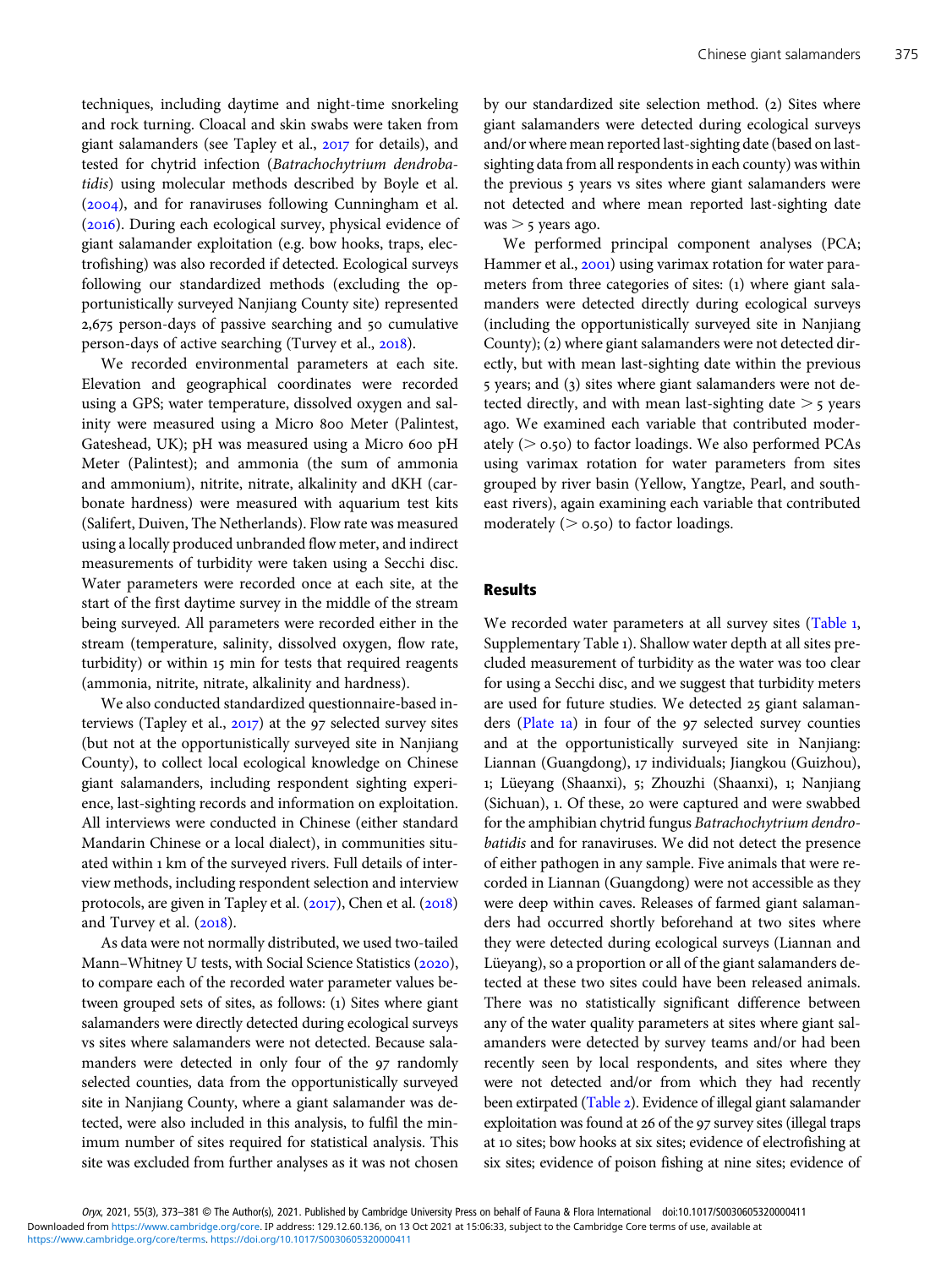|          | (i.e. during ecological surveys) and not directly detected (i.e. |                 | not encountered during ecological surveys). |                                                                                                                                                                                                                        |  |           |            |           |
|----------|------------------------------------------------------------------|-----------------|---------------------------------------------|------------------------------------------------------------------------------------------------------------------------------------------------------------------------------------------------------------------------|--|-----------|------------|-----------|
|          |                                                                  | Dissolved $O_2$ |                                             |                                                                                                                                                                                                                        |  | lkalinity |            | Flow rate |
| tatus    | Altitude (m) Water temp. (°C) (mg/l)                             |                 | Salinity (ppt) pH                           | Ammonia (ppm) Nitrite (ppm) Nitrate (ppm) (mg/l)                                                                                                                                                                       |  |           | <b>dKH</b> | (m/sec)   |
|          | Directly 923 (716-1,076) 18.7 (14.2-20.9) 8.04 (7.50-8.68)       |                 |                                             | $0.03$ ( $0.09$ $0.52$ $(0.46 - 7.94)$ $(0.00 - 2.0)$ $0.12$ $(0.00 - 2.0)$ $0.18$ $(2.0 - 0.0)$ $(2.0 - 5.0)$ $0.88$ $(0.01 - 1.36)$ $2.83$ $(0.5 - 0.8)$ $(0.5 - 0.8)$ $(0.5 - 0.8)$ $(0.00 - 0.00)$ $(0.00 - 0.00)$ |  |           |            |           |
| detected |                                                                  |                 |                                             |                                                                                                                                                                                                                        |  |           |            |           |
|          | Not directly 671 (111-2,205) 20.1 (11.1-29.8) 7.77 (4.78-11.66)  |                 |                                             | $0.10(0.07-0.62)$ 7.69 (4.69-9.80) $0.125(0.00-0.25)$ $0.24(0.0-2.0)$ $2.2(0.0-7.5)$ $1.26(0.00-5.30)$ $3.68(0.0-14.8)$ $0.49(0.00-2.28)$                                                                              |  |           |            |           |
| detected |                                                                  |                 |                                             |                                                                                                                                                                                                                        |  |           |            |           |

TABLE 1 Mean (and range) of environmental and water parameters collected at 98 sites surveyed for giant salamanders Andrias spp. in China, where the species were directly detected

ABLE 1 Mean (and range) of environmental and water parameters collected at 98 sites surveyed for giant salamanders Andrias spp. in China, where the species were directly detected



PLATE 1 (a) Wild giant salamander Andrias sp. detected in Shaanxi Province, and (b) bow hooks used for poaching giant salamanders, discovered within a protected area in Guizhou Province.

multiple illegal activities at some sites), including within protected areas (Plate 1b).

A total of 2,842 people were interviewed (Supplementary Table 2). Mean reported giant salamander last-sighting dates fell within the previous  $5$  years in only six of the  $97$  counties, and did not include any of the counties in which we detected giant salamanders. Ongoing hunting by respondents was directly reported across 14 of the 16 surveyed provinces or equivalent administrative areas (Anhui, Chongqing, Fujian, Gansu, Guangdong, Guangxi, Guizhou, Hubei, Hunan, Jiangxi, Shaanxi, Sichuan, Yunnan, Zhejiang). At least one respondent in 45 of the 97 counties admitted to hunting giant salamanders (205/2,842, 7.2%). Furthermore, 936/2,842 respondents  $(32.9%)$  thought that overharvesting (either by local people or by outsiders specifically hunting salamanders) was a problem for wild giant salamander populations, with  $806/2, 842$  (28.4%) stating that it was the top threat to wild populations, and with hunting by outsiders considered by respondents to be the primary threat to giant salamanders in three of the surveyed counties.

Between-group PCAs of water parameters across sites grouped by different giant salamander detection histories (Table  $_3$ ) revealed that most of the variance (57.61%) was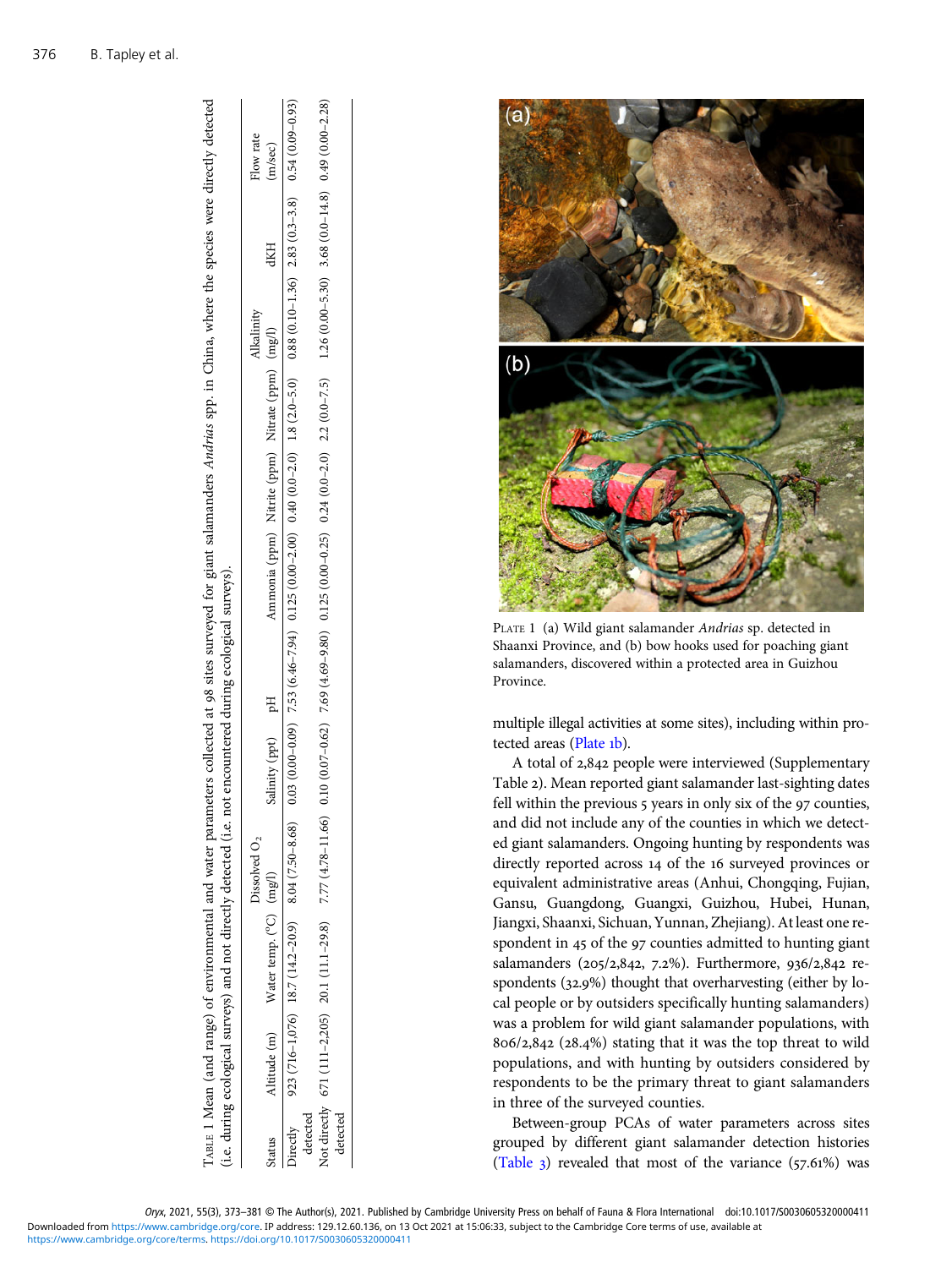TABLE 2 Results of two-tailed Mann−Whitney U tests comparing recorded water parameter values between grouped sets of sites: () sites where giant salamanders were directly detected during surveys ys sites where salamanders were not detected; and (2) sites where giant salamanders were detected during surveys and/or where mean reported last-sighting date was within the previous 5 years vs sites where giant salamanders were not detected and where mean reported last-sighting date was  $>$  5 years ago.

| Site grouping  | Parameter                | U     | $\boldsymbol{z}$ | P     |
|----------------|--------------------------|-------|------------------|-------|
| $\mathbf{1}$   | Temperature              | 173.5 | 0.945            | 0.347 |
|                | Dissolved O <sub>2</sub> | 183.5 | $-0.783$         | 0.435 |
|                | Salinity                 | 135.5 | 1.558            | 0.119 |
|                | pH                       | 206.5 | 0.412            | 0.682 |
|                | Ammonia                  | 232.5 | 0.008            | 0.992 |
|                | Nitrite                  | 215.0 | 0.274            | 0.787 |
|                | Nitrate                  | 185.5 | $-0.751$         | 0.453 |
|                | Alkalinity               | 197.0 | 0.565            | 0.569 |
|                | dKH                      | 190.0 | 0.678            | 0.497 |
|                | Flow rate                | 201.0 | $-0.465$         | 0.646 |
| $\mathfrak{D}$ | Temperature              | 392.5 | 0.498            | 0.617 |
|                | Dissolved $O2$           | 430.0 | 0.053            | 0.960 |
|                | Salinity                 | 298.5 | 1.613            | 0.107 |
|                | pH                       | 337.0 | 1.157            | 0.246 |
|                | Ammonia                  | 435.0 | 0.006            | 0.992 |
|                | Nitrite                  | 400.5 | $-0.403$         | 0.689 |
|                | Nitrate                  | 377.0 | $-0.682$         | 0.497 |
|                | Alkalinity               | 319.5 | 1.364            | 0.174 |
|                | dKH                      | 313.5 | 1.436            | 0.150 |
|                | Flow rate                | 349.5 | $-0.960$         | 0.337 |

explained by PC1 (eigenvalue =  $1.67$ ), which had a strong loading for nitrate. PC2 had strong factor loadings for temperature, and explained 22.51% of the variance (eigenvalue =  $0.65$ ). PC3 had strong factor loadings for dKH, and explained 19.88% of the variance (eigenvalue =  $0.58$ ). Sites where giant salamanders had recently been detected did not cluster separately from sites where they had not recently been detected (Fig. 2a).

PCA of water parameters across sites grouped by river basin (Table 4) revealed that most of the variance  $(87.62\%)$ was explained by PC1 (eigenvalue =  $177.38$ ), which had a strong loading for nitrate. PC2 had a strong loading for temperature, but explained just  $6.63\%$  of the variance (eigenvalue =  $13.42$ ). Different river basins did not form separate clusters (Fig. 2b), although only a small number of samples were collected from the Yellow River basin.

#### **Discussion**

Our multi-year survey effort to detect Chinese giant salamanders provides a new baseline both for assessing the current status of giant salamander populations across China (Turvey et al., 2018), and also for identifying the likely drivers of their decline, knowledge of which is essential to

TABLE 3 Rotated factor loadings of principal component analysis of water parameters between sites grouped into three categories: () sites where giant salamanders were detected directly during surveys; (2) sites where giant salamanders were not detected directly, but with mean last-sighting date within the previous 5 years; and (3) sites where giant salamanders were not detected directly, and with mean last-sighting date  $>$  5 years ago. Factor loadings  $>$  0.50 are highlighted in bold.

| Parameter      | PC 1        | PC <sub>2</sub> | PC 3        |
|----------------|-------------|-----------------|-------------|
| Temperature    | 0.268320    | $-0.792800$     | $-0.010920$ |
| Dissolved $O2$ | 0.012662    | 0.388930        | 0.218570    |
| Salinity       | 0.018403    | $-0.010620$     | 0.030002    |
| pH             | 0.053618    | 0.152400        | 0.588620    |
| Ammonia        | 0.001699    | 0.000554        | 0.000690    |
| Nitrite        | 0.001480    | 0.182130        | 0.073542    |
| Nitrate        | 0.731140    | $-0.024350$     | 0.470670    |
| Alkalinity     | 0.190040    | 0.102240        | $-0.207320$ |
| dKH            | 0.587320    | 0.295780        | $-0.577950$ |
| Flow rate      | $-0.094860$ | $-0.255260$     | $-0.028040$ |

inform effective conservation management interventions. To investigate possible drivers of giant salamander decline, we explored associations between environmental factors and indicators of potential species presence across our survey sites. These indicators comprised both direct detection of Chinese giant salamanders and metrics of their possible presence based on sighting histories reported by local respondents, and local knowledge of exploitation. We chose to assess a range of indicators of giant salamander presence, to minimize the effect of potential error (either commission or omission error) in any specific signal. In addition, mean reported last-sighting date is more robust to error associated with factors such as misidentification or poor recall by nontrained respondents, compared to metrics that are more dependent upon single sighting accounts (cf. Hermoso et al., 2013; Turvey et al., 2015).

We found no significant differences in any of the water quality parameters that we tested between sites with no recent signal of giant salamanders, and those with either a direct signal (our detection) or a recent indirect signal (local respondent reports). Our PCA analyses are congruent with these findings, as sites where giant salamanders were detected either directly or indirectly do not cluster separately from other sites. This lack of any statistical differences suggests that water quality is still suitable for giant salamanders at the survey sites where the species was not detected. This conclusion is supported by the fact that we encountered diverse amphibian species assemblages, often including other aquatic salamanders, at most survey sites, which typically included amphibian genera known to be primarily associated with large intact forest patches and/or clear streams (e.g. Leptobrachium, Megophrys; Dring, 1979; Malkmus et al.,  $2002$ ; Bickford et al.,  $2010$ ) or that are threatened by water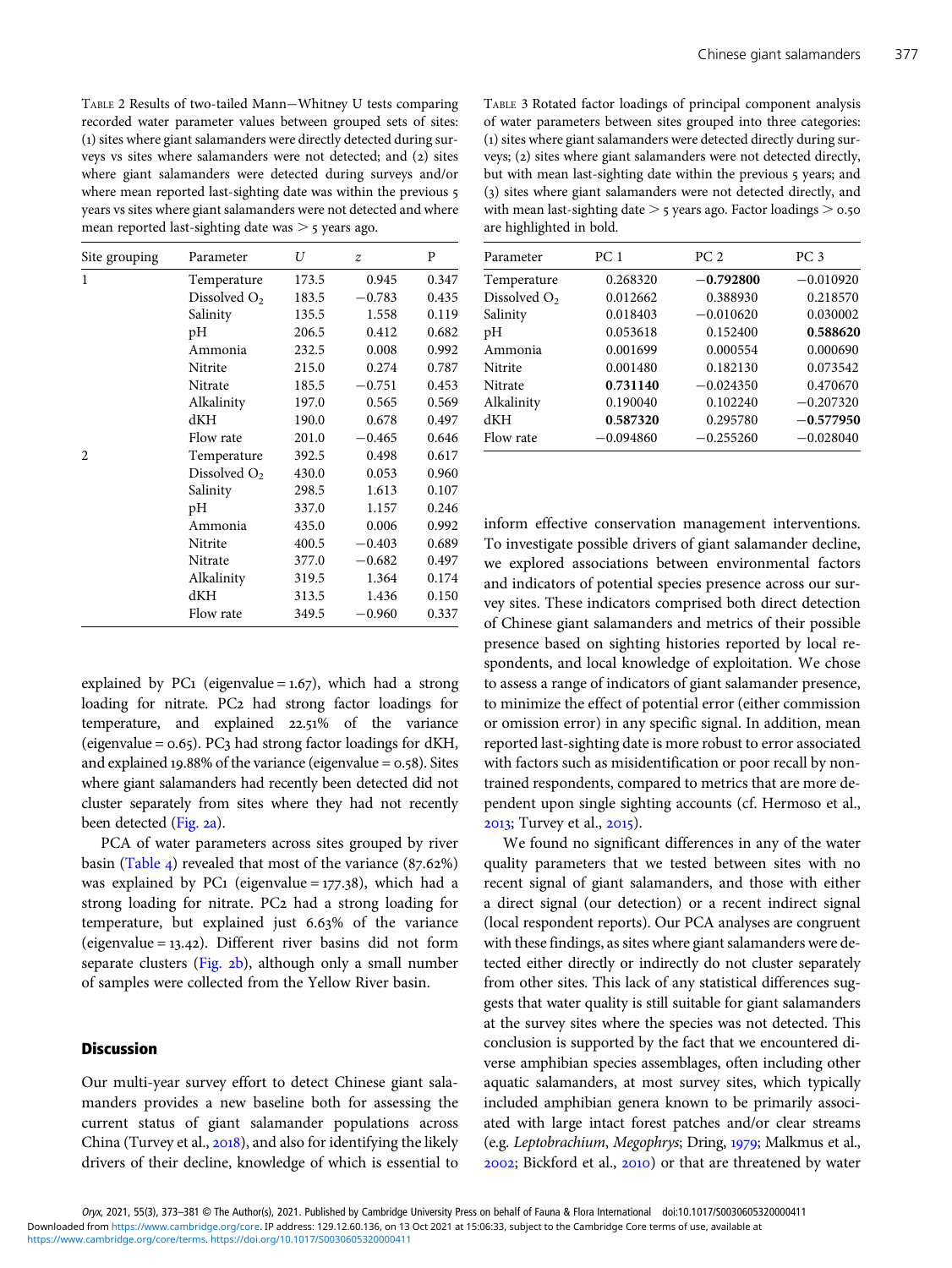

FIG. 2 Scatterplots of first and second principal components from principal component analyses of water parameters between sites, grouped by (a) giant salamander detection history, and (b) river basin. Shaded areas are the smallest convex polygons that enclose all the points in each grouped data set.

pollution (e.g. Batrachuperus, Paramesotriton; Fei & Ye, 2004; Gu et al., 2004; Zhao & Yuan, 2004).

Some freshwater landscapes with historical records of Chinese giant salamanders, including the type locality for Andrias davidianus in Zhongba, Sichuan, are now heavily degraded as a result of industrial, agricultural and other anthropogenic activities, and are unable to support giant salamander populations (Dai et al., 2009). Habitat suitability modelling based on available environmental parameters, however, suggests that considerable suitable habitat for giant salamanders still exists across China (Chen et al., ). Our analyses of water quality parameters at a large number of sites containing such apparently suitable habitat

TABLE 4 Rotated factor loadings of principal component analysis of water parameters from sites grouped by river basin (Yangtze, Yellow, Pearl, and south-east rivers). Factor loadings  $> 0.50$  are highlighted in bold.

|                | PC <sub>1</sub> | PC <sub>2</sub> | PC <sub>3</sub> |
|----------------|-----------------|-----------------|-----------------|
| Temperature    | $-0.626430$     | 0.203710        | 0.704200        |
| Dissolved $O2$ | 0.029247        | 0.031494        | $-0.204530$     |
| Salinity       | 0.014405        | 0.014093        | 0.019000        |
| pH             | 0.074968        | 0.006203        | 0.040411        |
| Ammonia        | 0.001651        | 0.006861        | 0.025306        |
| Nitrite        | $-0.011740$     | 0.044073        | 0.149210        |
| Nitrate        | 0.160870        | 0.972960        | $-0.139530$     |
| Alkalinity     | 0.254010        | $-0.038540$     | 0.182090        |
| dKH            | 0.714360        | $-0.029020$     | 0.588490        |
| Flow rate      | $-0.006710$     | $-0.079450$     | $-0.196040$     |

did not reveal any environmental differences between sites with and without giant salamanders, further validating the habitat suitability model developed by Chen et al.  $(2018)$ . Because of the ambitious scale of this study, water samples were collected only once at each site, and our surveys were undertaken during May–October over a 3-year period. Both temperature and nitrate accounted for much of the variance between sites in some of the PCA analyses. Temperature and nitrate are likely to vary between seasons, with nitrate increasing after periods of heavy rainfall (e.g. Zhu et al., ). We recommend that future assessment of water quality should analyse multiple water samples, with data collected at the same time of year across survey sites if possible.

Habitat loss and degradation remains a threat to giant salamander populations across China, and we did not investigate water pollutants such as heavy metals, phosphates or persistent organic pollutants, which are likely to affect giant salamanders and other amphibians (Dai et al., 2009). However, the results of our large-scale multi-year survey suggest that habitat loss is not the main driver of giant salamander population decline in China. Principal component analysis of water parameters between river basins demonstrates a high degree of similarity and there was overlap in principal components 1 and 2. Our results support the hypothesis that illegal overexploitation is an important driver of giant salamander decline in areas where suitable habitat remains. A substantial proportion of local respondents reported that hunting was a major threat to giant salamanders, and at least one respondent from each of nearly half of the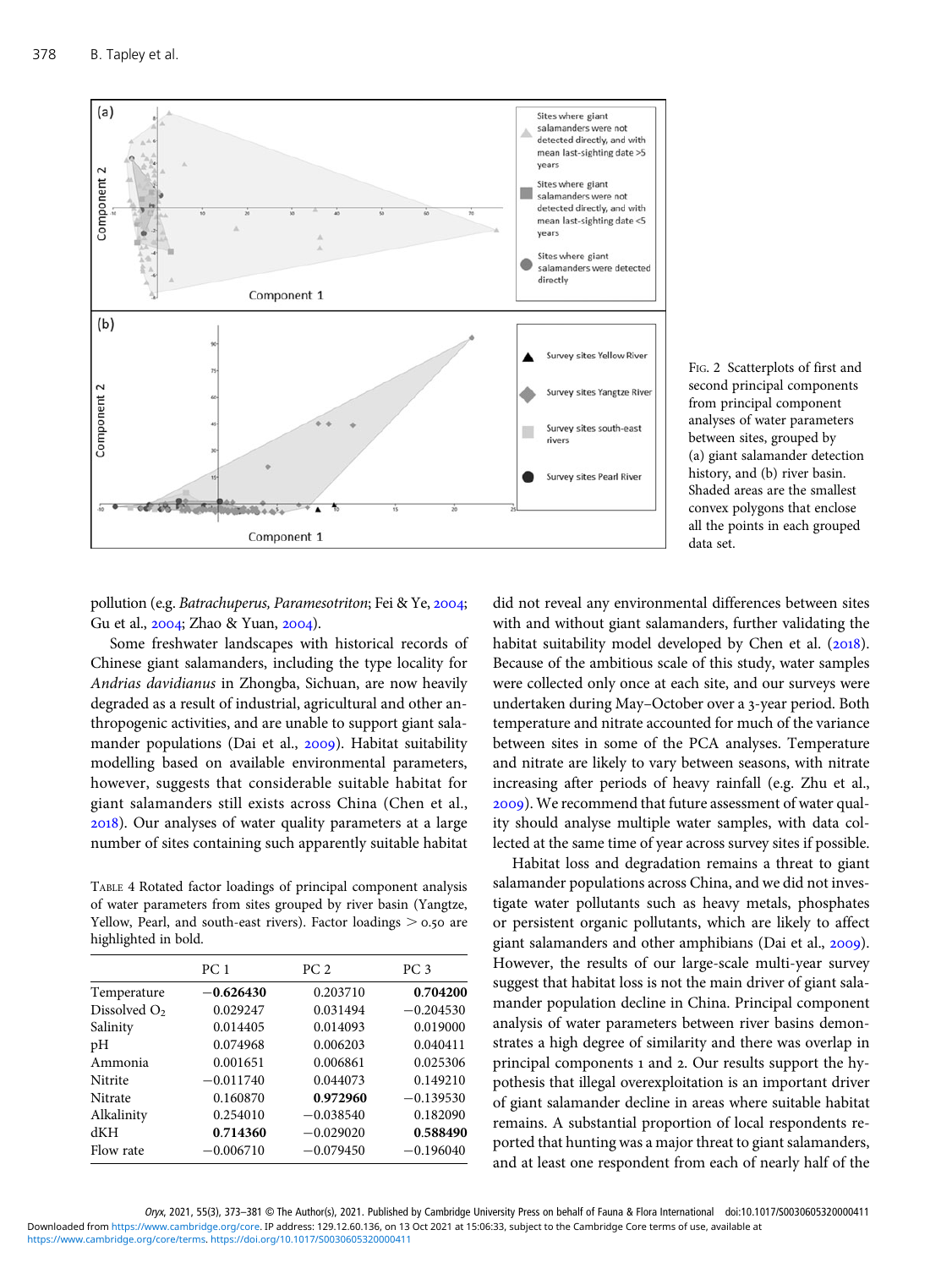survey sites reported hunting the species, with these figures likely to be underestimates of true hunting levels as a result of the sensitive and illegal nature of this activity. Even if respondents did not hunt giant salamanders themselves, they often reported that other people from outside their community hunted salamanders locally. The prevalence of illegal overexploitation is further demonstrated by direct evidence of ongoing poaching of giant salamanders observed by field teams at over a quarter of our survey sites. Although observed illegal fishing activities could also be targeting other aquatic species, the methods deployed are non-species specific and could result in capture, death or injury of giant salamanders.

The Chinese giant salamander complex comprises at least three species, including the recently described South China giant salamander A. sligoi (Yan et al., 2018; Liang et al., 2019; Turvey et al., 2019). The ecological survey methods deployed in this study have been successfully used to detect other cryptobranchid salamander species in both Japan and the USA (Browne et al., 2011), and therefore it is unlikely that the existence of multiple giant salamander species across our survey region confounds our results, or that different giant salamander species differ in their susceptibility to hunting. Speciation of Andrias in China was associated with uplift of the Qinghai–Tibet Plateau and geographical isolation of populations in different montane ecoregions rather than with niche differentiation (Turvey et al., 2019), and giant salamanders are likely to be generalist species with respect to their macrohabitat and microhabitat requirements. Hybrids between Chinese giant salamanders and Japanese giant salamanders (Andrias japonicus) are now invasive in parts of Japan (Fukumoto et al., 2015), and wide-scale intentional releases of giant salamanders across China has resulted in genetic homogenization of some local populations (Yan et al., 2018).

Other possible factors could also have driven the observed range-wide decline of Chinese giant salamanders. Disease is known to cause significant mortality on giant salamander farms in China (Geng et al., 2011; Meng et al., 2014) and effluent from farms is discharged into river systems without treatment across the range of Chinese giant salamanders (Cunningham et al., 2016). Furthermore, the widespread practice of releasing farmed salamanders into rivers across China is not informed by pathogen screening (Cunningham et al.,  $2016$ ), and pathogen pollution could constitute a potential risk to wild populations. We were unable to quantify the potential impact of the farming industry on the health of wild populations, but the presence of diverse amphibian species communities, including other salamander species, at most of our survey sites further indicates that disease is not likely to be a primary driver of wild giant salamander population declines.

Our investigation of environmental parameters associated with giant salamander presence and absence in China provides a new evidence-base to guide conservation planning for this Critically Endangered species complex of the largest amphibians. It appears likely that giant salamander populations have been largely extirpated across our surveyed sites by poaching rather than habitat degradation. This highlights the pressing need for existing protective legislation prohibiting the hunting of giant salamanders to be better implemented and more strictly enforced, together with strict habitat protection, if Chinese giant salamanders are to persist in the wild.

Our increased knowledge of the environmental conditions under which giant salamanders occur is invaluable for informing ex situ conservation breeding programmes, which have been suggested as a necessary component of the conservation strategy for Chinese giant salamanders (Turvey et al.,  $2018$ ,  $2019$ ). A robust understanding of the environmental requirements of the target species is a prerequisite for the establishment of captive breeding programmes (Michaels et al.,  $2014$ ). To our knowledge, there are no existing Chinese giant salamander captive breeding programmes that can produce offspring suitable for subsequent release into the wild. Although Chinese giant salamanders have been bred to several generations on commercial breeding farms, the often unknown provenance of founding stock, presence of multiple pathogens, and often suboptimal biosecurity makes farms inappropriate for conservation breeding (Cunningham et al., 2016). Our water parameter data should therefore be used to inform the development of husbandry protocols and water quality management for Chinese giant salamander conservation breeding programmes in dedicated conservation breeding facilities in China. These data have already been used successfully for the management of an ex situ population of Andrias davidianus at the Zoological Society of London. We hope that stakeholders and decision makers in China will act upon our findings and will strengthen both in situ and ex situ conservation actions for giant salamanders while there is still time to save these remarkable species.

Acknowledgements We thank all of the field assistants for participating in surveys. Funding was provided by the Darwin Initiative (Project No. 19-003), the National Natural Science Foundation of China (31360144), Ocean Park Conservation Foundation Hong Kong, and the Zoological Society of London's EDGE of Existence programme.

Author contributions Study design, data collection, writing; BT, STT, AAC; coordination of field activities, study design, data collection: SC; study design, data collection: SO, JR, GW, FX, MW, JC; data collection: JY, ZL, HT, JW, JL, FZ, HZ, JX, TB.

#### Conflicts of interest None.

Ethical standards This study adhered to the code of ethics developed and endorsed by the British Sociological Foundation. All methods, including a biosecurity protocol to prevent the spread of pathogens between sites, were approved by the Zoological Society of London's Ethics Committee and comply with the Oryx guidelines on ethical standards.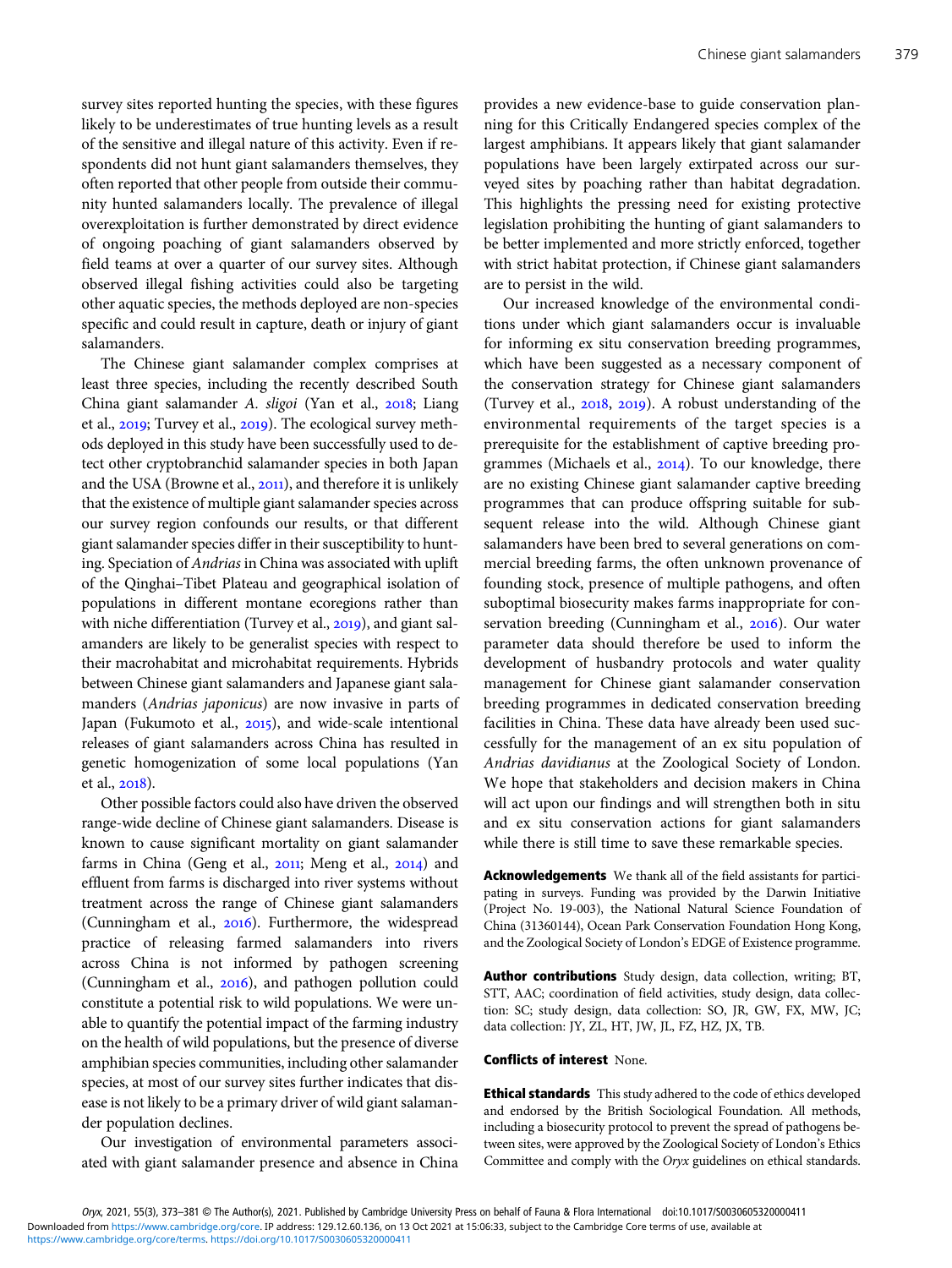#### References

BICKFORD, D., NG, T.H., QIE, L., KUDAVIDANAGE, E.P. & BRADSHAW, C.J. (2010) Forest fragment and breeding habitat characteristics explain frog diversity and abundance in Singapore. Biotropica,  $42, 119 - 125.$ 

BOYLE, D.G., BOYLE, D.B., OLSEN, V., MORGAN, J.A.T. & HYATT, A.D. (2004) Rapid quantitative detection of chytridiomycosis (Batrachochytrium dendrobatidis) in amphibian samples using real-time Taqman PCR assay. Diseases of Aquatic Organisms,  $60, 141 - 148.$ 

BROWNE, R.K., LI, H., MCGINNITY, D., OKADA, S., WANG, Z., BODINOF, C.M. et al. (2011) Survey techniques for giant salamanders and other aquatic Caudata. Amphibian  $\mathfrak{G}$  Reptile Conservation, 5, 1-16.

BUCKLEY, L.B. & JETZ, W. (2007) Environmental and historical constraints on global patterns of amphibian richness. Proceedings of the Royal Society of London B: Biological Sciences, 274, 1167-1173.

CHEN, S., CUNNINGHAM, A.A., WEI, G., YANG, J., LIANG, Z., WANG, J. et al. (2018) Determining threatened species distributions in the face of limited data: spatial conservation prioritization for the Chinese giant salamander (Andrias davidianus). Ecology and Evolution, 8, 3098-3108.

CUNNINGHAM, A.A., TURVEY, S.T., ZHOU, F., MEREDITH, H.M., GUAN, W., LIU, X. et al. (2016) Development of the Chinese giant salamander Andrias davidianus farming industry in Shaanxi Province, China: conservation threats and opportunities.  $Oryx, 50, 265 - 273.$ 

DAI, Q., WANG, Y. & LIANG, G. (2009) Conservation Status of Chinese Giant Salamander (Andrias davidianus). Chinese Academy of Sciences, Chengdu, China.

DASZAK, P., BERGER, L., CUNNINGHAM, A.A., HYATT, A.D., GREEN, D.E. & SPEARE, R. (1999) Emerging infectious diseases and amphibian population declines. Emerging Infectious Diseases,  $5,735-748.$ 

DRING, J.C.M. (1979) Amphibians and reptiles from northern Trengganu, Malaysia, with descriptions of two new geckos, Cnemaspis and Cyrtodactylus. Bulletin of the British Museum (Natural History) Zoology,  $34, 181-241$ .

FEI, L., HU, S., YE, S. & HUANG, Y. (2006) Fauna Sinica (Amphibia I). Science Press, Beijing, China.

FEI, L. & YE, C. (2004) Batrachuperus pinchonii. In The IUCN Red List of Threatened Species 2004: e.T59085A11868223. [dx.doi.org/](https://dx.doi.org/10.2305/IUCN.UK.2004.RLTS.T59085A11868223.en)10.2305/ [IUCN.UK.](https://dx.doi.org/10.2305/IUCN.UK.2004.RLTS.T59085A11868223.en)2004.RLTS.T59085A11868223.en [accessed 19 February  $2019$ 

FENG, X., LAU, M.W.N., STUART, S.N., CHANSON, J.S., COX, N.A. & FISHMAN, L. (2007) Conservation needs of amphibians in China: a review. Science in China, Series X, Life Sciences, 50, 265-276.

FOBES, T.M. (1995) Habitat analysis of the Ozark hellbender, Cryptobranchus alleganiensis bishopi, in Missouri. MSc thesis, Southwest Missouri State University, Springfield, USA.

FREDA, J. & DUNSON, W.A. (1986) Effects of low pH and other chemical variables on the local distribution of amphibians. Copeia, 1986, 454-466.

FUKUMOTO, S., USHIMARU, A. & MINAMOTO, T. (2015) A basin-scale application of environmental DNA assessment for rare endemic species and closely related exotic species in rivers: a case study of giant salamanders in Japan. Journal of Applied Ecology, 52, 358-365.

GALLANT, A.L., KLAVER, R.W., CASPER, G.S. & LANNOO, M.J. (2007) Global rates of habitat loss and implications for amphibian conservation. Copeia, 2007, 967-979.

GENG, Y., WANG, K.Y., ZHOU, Z.Y., LI, C.W., WANG, J., HE, M. et al. (2011) First report of a ranavirus associated with morbidity and

mortality in farmed Chinese giant salamanders (Andrias davidianus). Journal of Comparative Pathology, 145, 95-102.

GRANT, E.H.C., WIEWEL, A.N. & RICE, K.C. (2014) Stream-water temperature limits occupancy of salamanders in mid-Atlantic protected areas. Journal of Herpetology, 48, 45-50.

GU, H., GENG, B. & YUAN, Z. (2004) Paramesotriton chinensis. In The IUCN Red List of Threatened Species 2004: e.T59457A11945154. dx.doi.org/10.2305[/IUCN.UK.](http://dx.doi.org/10.2305/IUCN.UK.2004.RLTS.T59457A11945154.en)2004.RLTS.T59457A11945154.en [accessed 19 February 2019].

GUMBS, R., GRAY, C.L., WEARN, O.R. & OWEN, N.R. (2018) Tetrapods on the EDGE: overcoming data limitations to identify phylogenetic conservation priorities. PLOS ONE, 13, e0194680.

HAMMER, Ø., HARPER, D.A.T. & RYAN, P.D. (2001) PAST: paleontological statistics software package for education and data analysis. Palaeontologia Electronica, 4, 1-9.

HERMOSO, V., KENNARD, M.J. & LINKE, S. (2013) Data acquisition for conservation assessments: is the effort worth it? PLOS ONE, 8, e59662.

HIRSCHFELD, M., BLACKBURN, D.C., DOHERTY-BONE, T.M., GONWOUO, L.N., GHOSE, S. & RÖDEL, M.O. (2016) Dramatic declines of montane frogs in a Central African biodiversity hotspot. PLOS ONE, 11, e0155129.

IUCN (2020) Red List of Threatened Species. Version 2019-3. [iucnredlist.org](http://www.iucnredlist.org) [accessed 7 January 2020].

LIANG, G., GENG, B. & ZHAO, E. (2004) Andrias davidianus. In The IUCN Red List of Threatened Species Species 2004: e.T1272A3375181. dx.doi.org/10.2305[/IUCN.UK.](https://dx.doi.org/10.2305/IUCN.UK.2004.RLTS.T1272A3375181.en)2004.RLTS.T1272A3375181.en [accessed 19 February 2019].

LIANG, Z.Q., CHEN, W.T., WANG, D.Q., ZHANG, S.H., WANG, C.R., HE, S.P. et al. (2019) Phylogeographic patterns and conservation implications of the Endangered Chinese giant salamander. Ecology and Evolution, 9, 3879-3890.

MALKMUS, R., MANTHEY, U., VOGEL, G., HOFFMANN, P. & KOSUCH, J. (2002) Amphibians and Reptiles of Mount Kinabalu (North Borneo). A.R.G. Gantner Verlag, Ruggell, Lichtenstein.

MENG, Y., MA, J., JIANG, N., ZENG, L.B. & XIAO, H.B. (2014) Pathological and microbiological findings from mortality of the Chinese giant salamander (Andrias davidianus). Archives of Virology, 159, 1403-1412.

MICHAELS, C.J., GINI, B.F. & PREZIOSI, R.F. (2014) The importance of natural history and species-specific approaches in amphibian ex-situ conservation. The Herpetological Journal, 24, 135-145.

OKADA, S., UTSUNOMIYA, T., OKADA, T., FELIX, Z.I. & ITO, F. (2008) Characteristics of Japanese giant salamander (Andrias japonicus) populations in two small tributary streams in Hiroshima Prefecture, western Honshu, Japan. Herpetological Conservation and Biology,  $3, 192 - 202.$ 

PHIMMACHAK, S., STUART, B.L. & SIVONGXAY, N. (2012) Distribution, natural history, and conservation of the Lao newt Laotriton laoensis (Caudata: Salamandridae). Journal of Herpetology, 46, 120-128.

PUGH, M.W., HUTCHINS, M., MADRITCH, M., SIEFFERMAN, L. & GANGLOFF, M.M. (2016) Land-use and local physical and chemical habitat parameters predict site occupancy by hellbender salamanders. Hydrobiologia, 770, 105-116.

QUINN, S.A., GIBBS, J.P., HALL, M.H. & PETOKAS, P.J. (2013) Multiscale factors influencing distribution of the eastern hellbender salamander (Cryptobranchus alleganiensis alleganiensis) in the northern segment of its range. Journal of Herpetology, 47, 78-84.

SKERRATT, L.F., BERGER, L., SPEARE, R., CASHINS, S., MCDONALD, K.R., PHILLOTT, A.D. et al. (2007) Spread of chytridiomycosis has caused the rapid global decline and extinction of frogs.  $EcoHealth, 4, 125-134.$ 

SOCIAL SCIENCE STATISTICS (2018) [socscistatistics.com](http://www.socscistatistics.com) [accessed 10 December 2018].